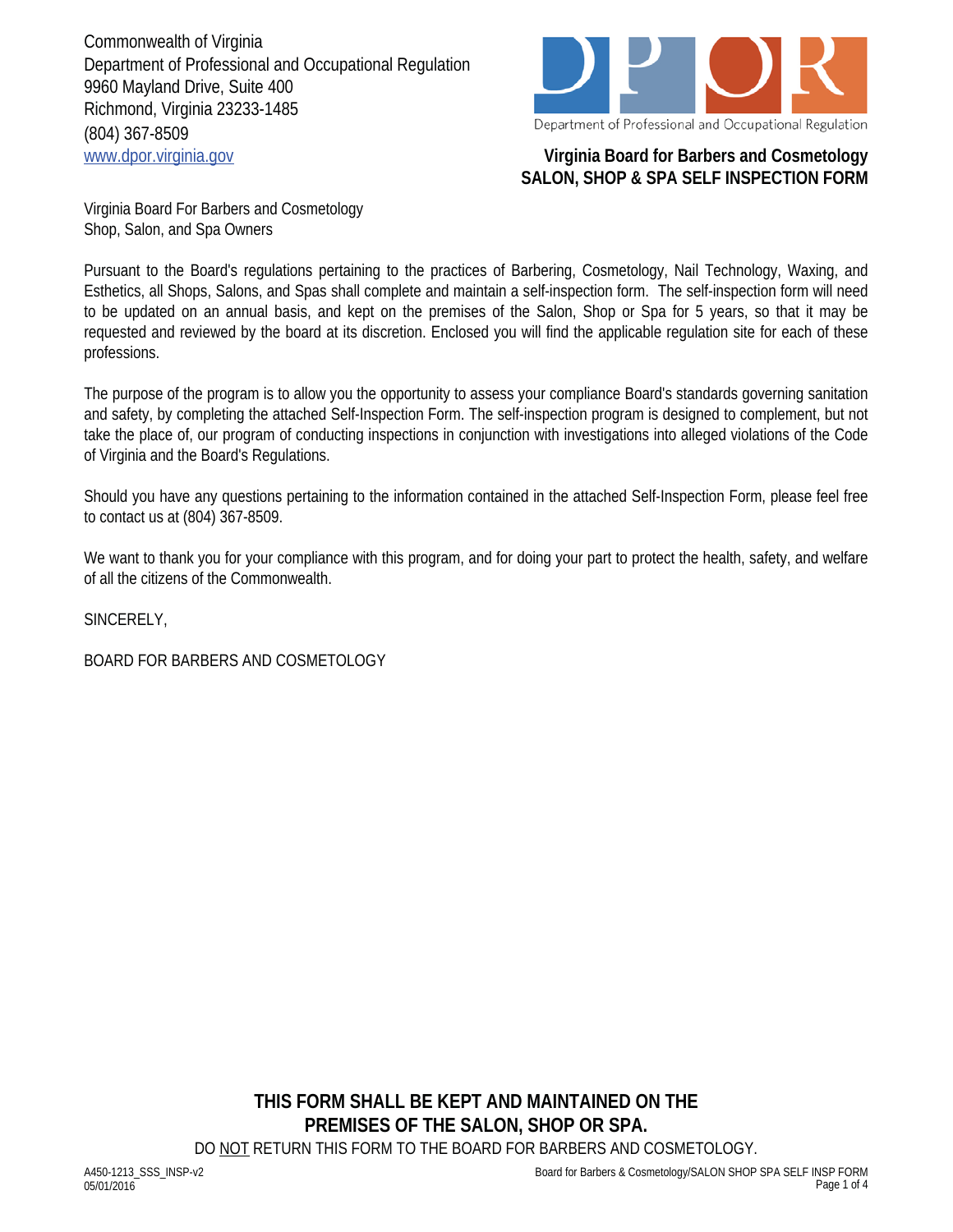Commonwealth of Virginia Department of Professional and Occupational Regulation 9960 Mayland Drive, Suite 400 Richmond, Virginia 23233-1485 Regulatory Programs & Compliance Division (804) 367-8504 Board for Barbers and Cosmetology (804) 367-8509



## **Virginia Board for Barbers and Cosmetology SHOP, SALON, & SPA SELF INSPECTION FORM**

*The purpose of the program is to allow you the opportunity to assess your compliance with the Board's standards governing sanitation and safety, by completing this Self-Inspection Form. The self-inspection program is designed to complement, but not take the place of, our program of conducting inspections in conjunction with investigations into alleged violations of the Code of Virginia and the Board's Regulations. Compliance with these rules does not infer compliance with other requirements set forth by federal, state, and local laws, codes, ordinances, and regulations as they apply to business operation, physical construction and maintenance, safety, and public health.*

| Ι.       |                                                                                                                                            | Shop/Salon Name                                                 |                                                                                       |                                 |              |                 |  |  |  |
|----------|--------------------------------------------------------------------------------------------------------------------------------------------|-----------------------------------------------------------------|---------------------------------------------------------------------------------------|---------------------------------|--------------|-----------------|--|--|--|
| 2.       |                                                                                                                                            | Mailing Address (PO Box accepted)                               |                                                                                       |                                 |              |                 |  |  |  |
| 3.       |                                                                                                                                            | Street Address (PO Box not accepted)                            | City<br>Check here if Street Address is the same as the Mailing Address listed above. | <b>State</b>                    |              | <b>Zip Code</b> |  |  |  |
| 4.<br>5. |                                                                                                                                            | Virginia License Number<br><b>Location License Posted</b>       | City<br><b>Expiration Date</b>                                                        | <b>Zip Code</b><br><b>State</b> |              |                 |  |  |  |
|          |                                                                                                                                            |                                                                 |                                                                                       |                                 |              |                 |  |  |  |
| 6.       |                                                                                                                                            | Owner/Manager                                                   |                                                                                       |                                 |              |                 |  |  |  |
| 7.       | If Owner/Manager is a practitioner, provide license number(s):                                                                             |                                                                 |                                                                                       |                                 |              |                 |  |  |  |
|          |                                                                                                                                            |                                                                 | Please check or provide the appropriate response: (Y=Yes, N=No, NA=Not Applicable)    |                                 |              |                 |  |  |  |
| 8.       | Regulatory                                                                                                                                 |                                                                 |                                                                                       |                                 |              |                 |  |  |  |
|          | a.                                                                                                                                         |                                                                 | The license bears the same name and address as the business?                          |                                 | N            | <b>NA</b>       |  |  |  |
|          | b.                                                                                                                                         |                                                                 | Licenses, certificates, and apprentice cards are posted in reception area?            | Υ                               | N            | <b>NA</b>       |  |  |  |
|          | Is the facility sufficiently ventilated to exhaust hazardous or objectionable<br>C.<br>airborne chemicals, and allow the free flow of air? |                                                                 |                                                                                       |                                 | N            | <b>NA</b>       |  |  |  |
|          | d.                                                                                                                                         | Which of the following services are performed at this facility? |                                                                                       |                                 |              |                 |  |  |  |
|          |                                                                                                                                            | Barbering                                                       |                                                                                       | Y                               | $\mathsf{N}$ | <b>NA</b>       |  |  |  |
|          |                                                                                                                                            | Cosmetology                                                     |                                                                                       | Y                               | N            | <b>NA</b>       |  |  |  |
|          |                                                                                                                                            | Nail Care                                                       |                                                                                       | Y                               | N            | <b>NA</b>       |  |  |  |
|          |                                                                                                                                            | Wax Care                                                        |                                                                                       | Y                               | N            | <b>NA</b>       |  |  |  |
|          |                                                                                                                                            | Esthetics (Skin Care)                                           |                                                                                       | Y                               | N            | <b>NA</b>       |  |  |  |
|          |                                                                                                                                            | If other, please specify:                                       |                                                                                       |                                 |              |                 |  |  |  |

1.  $C = (C - 1)$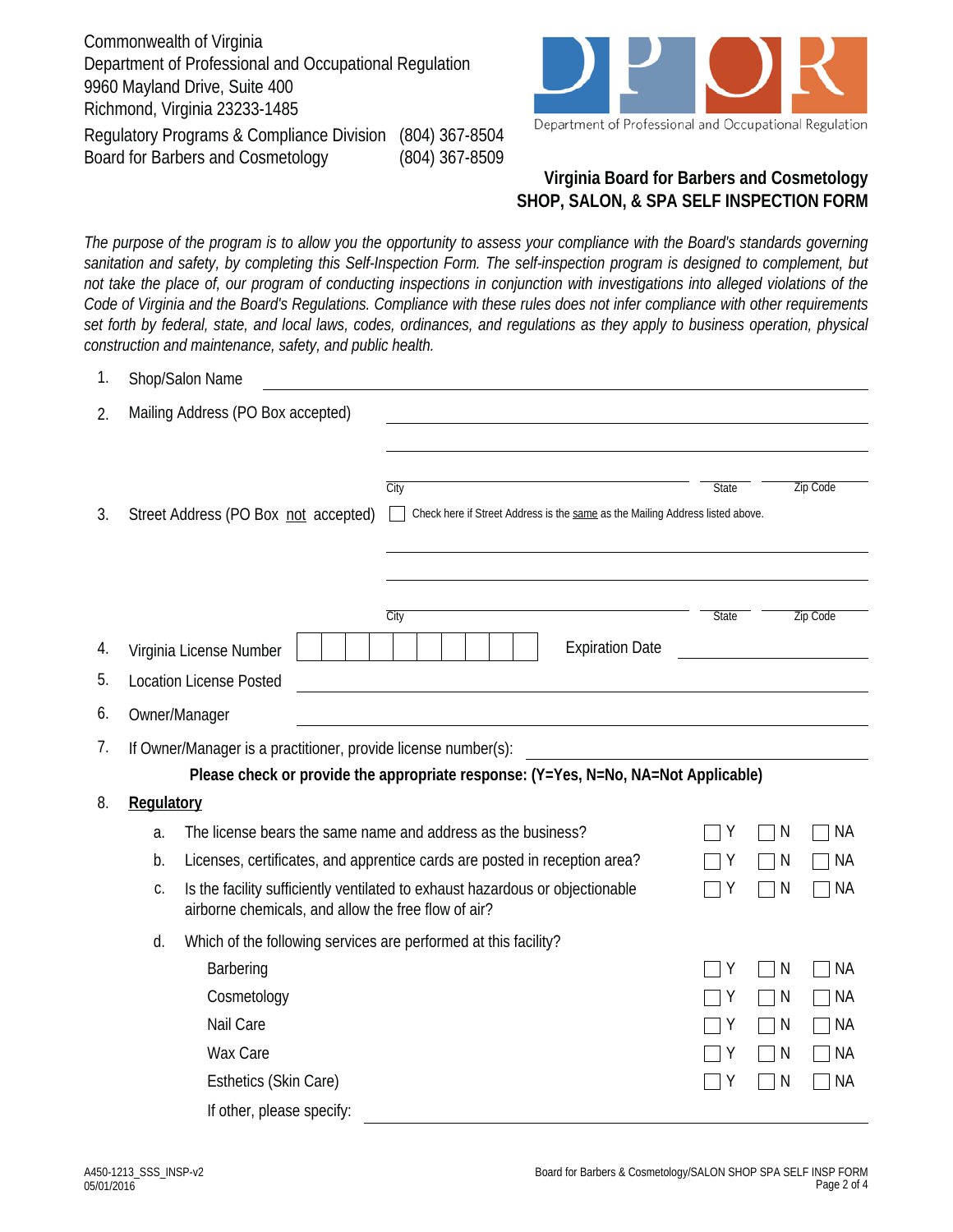|     | е.                                   | Does the facility participate in the Virginia Apprenticeship Program?                                                                                                                                                                                       | Y | N | ΝA        |
|-----|--------------------------------------|-------------------------------------------------------------------------------------------------------------------------------------------------------------------------------------------------------------------------------------------------------------|---|---|-----------|
|     | If yes, how many barber apprentices? |                                                                                                                                                                                                                                                             |   |   |           |
|     | how many cosmetology apprentices?    |                                                                                                                                                                                                                                                             |   |   |           |
|     |                                      | how many nail technician apprentices?                                                                                                                                                                                                                       |   |   |           |
| 9.  | Sanitation                           |                                                                                                                                                                                                                                                             |   |   |           |
|     | a.                                   | Do your practitioners wash their hands with antibacterial soap prior to<br>providing services to each customer?                                                                                                                                             | Y | N | <b>NA</b> |
|     | b.                                   | Are floors free of hair, nail, and other waste materials?                                                                                                                                                                                                   | Υ | N | NА        |
|     | C.                                   | Is the floor surface a washable surface other than carpet?                                                                                                                                                                                                  | Y | N | NА        |
|     | d.                                   | Are soiled and/or used cloth materials stored in containers made of cleanable<br>materials and separate from those which are clean or pre-sanitized?                                                                                                        | Y | N | ΝA        |
|     | е.                                   | Are general areas for client use clean and have a waste receptacle for trash?                                                                                                                                                                               | Y | N | ΝA        |
|     | f.                                   | Is there a fully functional bathroom in the facility, with a working toilet and sink<br>that is available for client use?                                                                                                                                   | Y | N | <b>NA</b> |
|     | g.                                   | Are tools, implements, linens, and multi-use articles cleaned, sanitized, and/or<br>sterilized after use upon each client?                                                                                                                                  | Y | N | ΝA        |
|     | h.                                   | Are service chairs, nail care tables, sinks/shampoo bowls, facial and waxing<br>tables, dryers and dryer chairs, apparatus for waxing and facials, tanning beds,<br>and other objects which touch the client sanitized and/or sterilized after each<br>use? | Υ | N | ΝA        |
|     | İ.                                   | Does each barber, cosmetologist, and nail technician have a wet disinfectant<br>unit at their station for all their tools?                                                                                                                                  | Υ | N | ΝA        |
|     | j.                                   | Does each practitioner in the facility have access to a wet disinfectant unit large<br>enough whereby objects to be disinfected may be completely immersed?                                                                                                 | Y | N | ΝA        |
|     | k.                                   | Are all pre-sanitized tools and implements, linens and equipment stored for use<br>in a sanitary enclosed or covered receptacle?                                                                                                                            | Y | N | NА        |
|     | I.                                   | Is the facility free of insects, rodents, birds, or any type of animals?                                                                                                                                                                                    | Y | N | ΝA        |
| 10. | <b>Safety</b>                        |                                                                                                                                                                                                                                                             |   |   |           |
|     | a.                                   | Does this facility have a "Certificate of Occupancy" from the local building<br>official, zoning board, or health department?                                                                                                                               | Y | N | ΝA        |
|     | b.                                   | Does this facility have on its premises any cosmetic product that has been<br>banned by the U.S. Food and Drug Administration?                                                                                                                              | Y | N | NА        |
|     | C.                                   | Does this facility have a blood/bodily fluid cleanup kit in the work area?                                                                                                                                                                                  | Y | N | ΝA        |
|     | d.                                   | Are heat producing appliances and equipment placed so as to prevent<br>accidental injury and fires?                                                                                                                                                         | Y | N | ΝA        |
|     | е.                                   | Are all work areas free of clutter, trash, and other items that may pose a hazard?                                                                                                                                                                          | Y | N | ΝA        |
|     | f.                                   | Is this facility used for any purpose other than hair, nail, waxing, or esthetic<br>services? If yes, please explain.                                                                                                                                       | Y | N | ΝA        |
|     |                                      |                                                                                                                                                                                                                                                             |   |   |           |

10.